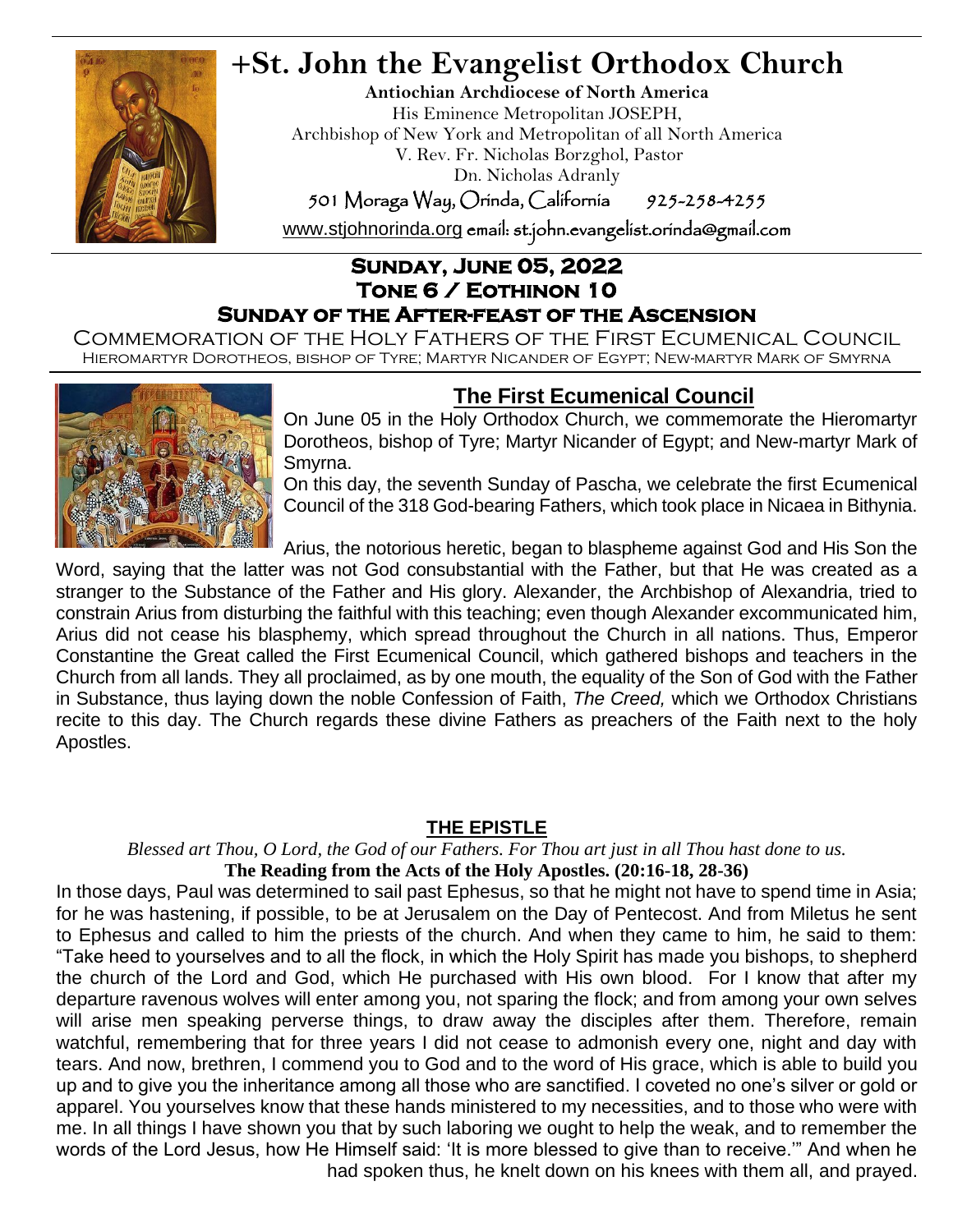مُبارَكٌ أنتَ يا رَبُّ إلهُ أبائِنا. فَإِنَّكَ عَذَلٌ في كُلِّ ما صَنَعْتَ بِنَا .

فصلٌ مِنْ أَعمالِ الرُسنُلِ القِدِّيسينَ الأطُّهارِ .

في تلكَ الأيَّامِ، ارْتَأَى بولُسُ أنْ يَتَجاوَزَ أَفَسُسَ في البَحْرِ لِئَلاَّ يَعْرِضَ لَهُ أنْ يُبْطِئَ في آسِية. لأنَّهُ كانَ يَعْجَلُ َ ُ . فَمِنْ مِبْلِيْتُسَ بَعَثَ إلى أَفَسُسَ، فاسْتَدْعى قُسوسَ الكَنيسة.حتَّى يكونَ في أورَشليمَ يوْمَ العَنْصَرَةِ إِنْ أَمْكَنَهُ  $\frac{1}{2}$ َ َ َ فَلَمَّا وَصَلُوا الِّذِهِ قالَ لَهُمْ: احْذَرُوا لأنفُسِكُمْ ولِجَميعِ الرَّعيةِ التي أقامَكُمُ الروحُ القُدُسُ فيها أساقِفَةً، لِتَرْعَوْا  $\zeta$ كنيسةَ اللهِ التي اقْتَنَاها بِدَمِهِ فإنِّي أعْلَمُ هذا، أنَّهُ سَيَدْخُلُ بينَكُم بَعدَ ذَهابي ذِئابٌ خاطِفَةٌ لا تُشْفِقُ على الرَعِيَّة ومِنْكُمُ أَنْفُسِكُمْ سَيَقومُ رِجالٌ يَتَكَلَّمُونَ بِأُمُورٍ مُلْتَويةٍ لِيَجْتَذِبُوا التلاميذَ وراءَهُم لذلكَ اسْهَرُوا، مُتَذَّكِرينَ أنّي اُ ِأ َّ مُدَّةَ ثَلاثِ سِنْينَ لَمْ أَكْفُفْ لَيْلاً ونَهاراً أنْ أَنُّصَحَ كُلَّ واحِدٍ بدمُوُعٍ والآنَ أسْتَوْدِعُكُمْ، يا إخْوَتي، اللهَ وكَلِمَةً َ وأنتُمْ . إنِّي لَمْ أَشْتَهِ فِضَّةَ أو ذَهَبَ أو لِباسَ أَحَدٍ.نِعْمَتِهِ القادِرَةَ أنْ تَبْنيَكُمْ وتَمْنَحَكُمْ ميراثاً مَعَ جميعِ القديسين  $\zeta$ َ َ في كُلِّ شيءٍ بَيَّنْتُ لكُمْ أنَّهُ هَكَذا يَنْبَغي أنْ .تَعْلَمونَ أنَّ حاجاتِي وحاجاتِ الذينَ معِي خَدَمَتْها هاتانِ النِدانِ ولَمّا .نَتْعَبَ لِنُساعِدَ الضُّعفاءَ، وأنْ نتذَكَّرَ كلامَ الرَّبِّ يسوعَ. فإنَّهُ قالَ: إنَّ العَطاءَ هُوَ مَغْبوطٌ أكثَرَ مِنَ الأَخْذِ َ قالَ هذا، جَثَا على رُكْبَتَيْهِ مَعَ جَميعِهِمْ وصَلَّى.

### **THE GOSPEL**

### **The Reading of the Holy Gospel according to Saint John. (17:1-13)**

At that time, Jesus lifted up His eyes to heaven and said, "Father, the hour has come; glorify Thy Son that the Son may glorify Thee, since Thou hast given Him power over all flesh, to give eternal life to all whom Thou hast given Him. And this is eternal life, that they know Thee the only true God, and Jesus Christ Whom Thou hast sent. I glorified Thee on earth, having accomplished the work which Thou gavest Me to do; and now, Father, glorify Thou Me in Thy own presence with the glory which I had with Thee before the world was made. I have manifested Thy Name to the men whom Thou gavest Me out of the world; Thine they were, and Thou gavest them to Me, and they have kept Thy word. Now they know that everything that Thou hast given Me is from Thee; for I have given them the words which Thou gavest Me, and they have received them and know in truth that I came from Thee; and they have believed that Thou didst send Me. I am praying for them; I am not praying for the world but for those whom Thou hast given Me, for they are Thine; all Mine are Thine, and Thine are Mine, and I am glorified in them. And now I am no more in the world, but they are in the world, and I am coming to Thee. Holy Father, keep them in Thy Name, which Thou hast given Me, that they may be one, even as We are one. While I was with them, I kept them in Thy Name, which Thou have given Me; I have guarded them, and none of them is lost but the son of perdition, that the scripture might be fulfilled. But now I am coming to Thee; and these things I speak in the world, that they may have My joy fulfilled in themselves."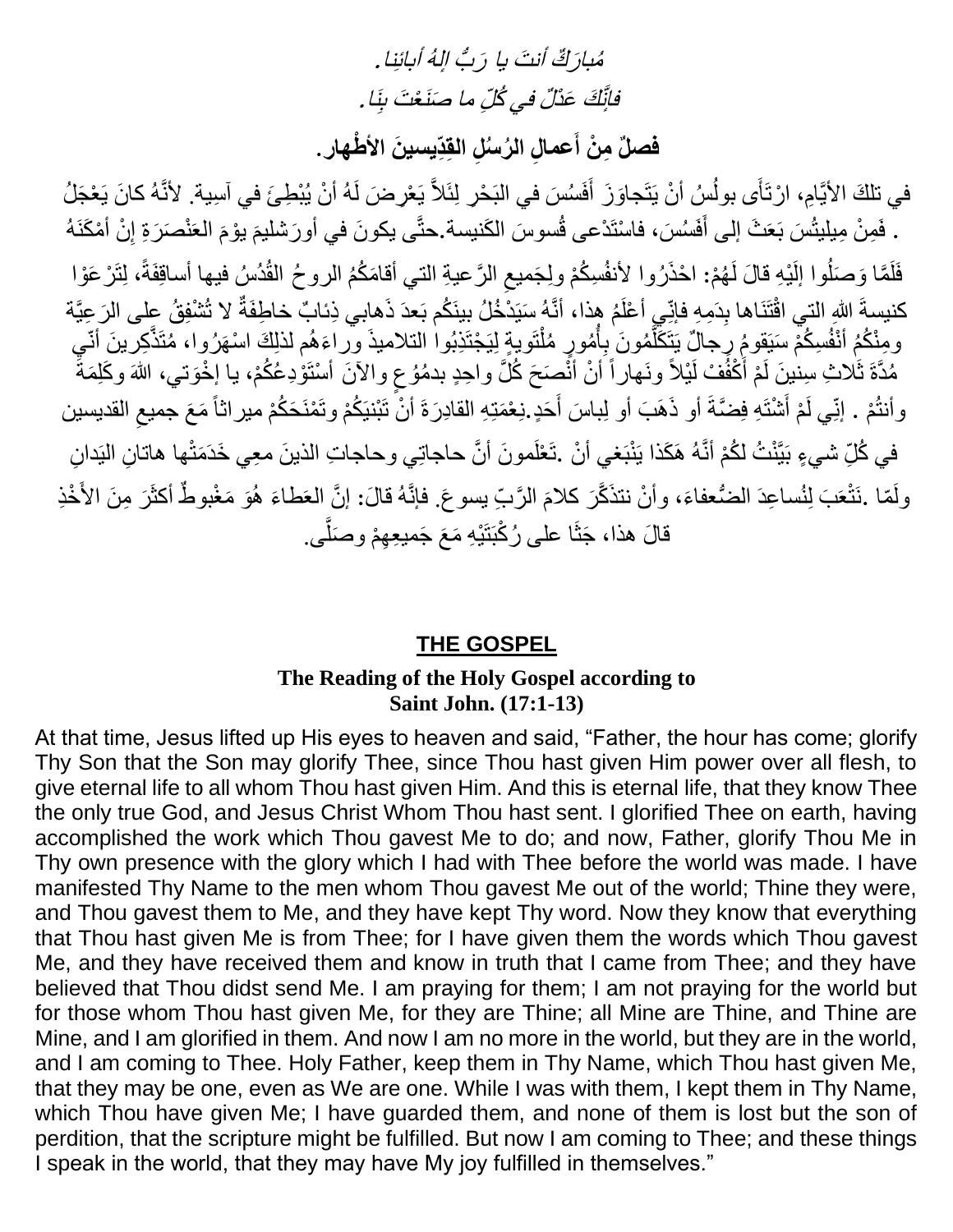## فَصنْلٌ شريفٌ مِنْ بِشارَةِ القدّيسِ يوحَنـا الإنجيليِّ البَشْيرِ والتلميذِ الطـاهرِ .

في ذلكَ الزمانِ، رَفَعَ يسو غُ عينَيهِ إلى السَّماءِ وقالَ: يا أَبَتِ قَدْ أَتَتِ الساعَة، مَجِّدِ ابنَكَ لِيُمَجِّدَكَ ابنُكَ أيضاً. كما أعْطَيْتَهُ سُـــلْطاناً على كُلِّ بَشَـــرٍ ليُعْطِيَ كُلَّ مَنْ أَعْطَيْتَهُ لَهُ حَياةً أَبَدِيَّةً. وهَذِهِ هِي الحياةُ الأبَدِيَّةُ، أَنْ َ أ يعرِ فُوكَ أنتَ الإلهَ الحَقيقيَّ وحدَكَ، والذي أَرْسَـلْنَهُ يسـوعَ المسـيحَ. أنـا قَدْ مَجَّدْتُكَ علـى الأرضِ. قَدْ أَتْمَمْتُ ْ َ َ العَمَلَ الذي أَعْطَيْتَني لأعْمَلَهُ. والآنَ مَجِّدْني أنْتَ يا أَبَتِ عِنْدَكَ بالمَجْدِ الذي كانَ لي عِنْدَكَ مِنْ قَبْلِ كَوْنِ َ ً<br>أ َ ِ العالَمِ. قَدْ أَعْلَنْتُ اسْــمَكَ لِلْنـاسِ الذينَ أَعْطَيْتَهُمْ لي مِنَ العالَمِ. هُمْ كانوا لَكَ، وأنتَ أَعْطَيْتَهُمْ لي، وقَدْ حَفِظُوا َ َ ْ َ كَلامَكَ. والآنَ قَدْ عَلِمُوا أنَّ كُلَّ ما أعْطَيْتَهُ لي هُوَ مِنْكَ. لأنَّ الكَلامَ الذي أَعْطَيْتَهُ لي أَعْطَيْتُهُ لَهُم. وهُم قَبِلُوا  $\overline{1}$ َ َ وَ عَلِمُوا حَقاً أنّي مِنْكَ خَرَجْتُ، وآمَنوا أنَّكَ أَرْسَـلْتَنـي أنـا مِنْ أَجْلِهِم أسْـأَلُ. لا أسْـأَلُ مِنْ أَجْلِ العالَمِ، بلْ مِنْ أَ أُ ْ َ أجلِ الذينَ أعْطَيتَهُمْ لي، لأنَّهُم لكَ. كُلُّ شَيْءٍ لي هُوَ لَكَ، وكُلُّ شَيْءٍ لَكَ هُوَ لي، وأنا قَدْ مُجِّدتُ فِيهِم. ولَسْتُ أنا بَعْدُ في العالمِ، وهؤ لاءِ هُمْ في العالَمِ، وأنا آتي إلَيْكَ. أَيُّها الأبُ الْقُدُّوسُ احْفَظهُمْ باسْـمِكَ، الذينَ أعْطَيْتَهُمْ نة<br>ا ن<br>ا∗ لي، لِيَكونوا واحِداً كما نَحْنُ. حينَ كُنْتُ مَعَهُم في العَالمِ، كُنْتُ أَحْفَظُهُمْ باسْــمِكَ. إنَّ الذينَ أعْطَيْتَهُمْ لي قَدْ حَفِظْتُهُمْ، ولَمْ يَهلِكْ مِنْهُمْ أحَدٌ إلاَّ ابْنُ الْهَلاكِ، لِيَتِمَّ الكِتابُ. أمَّا الآنَ فإنّي آتي إلَيْكَ. وأنا أتَكَلَّمُ بِهذا في العَالمِ َّ لِيَكونَ فَرَحي كامِلاً فيهِم.

#### **"Love your Neighbor"-** *A Ministry of St John the Evangelist Orthodox Church*

During these next few months at the beginning of summer, we will be helping our neighbors in the Bay Area who are struggling with various mental and physical health issues. Please also keep these neighbors in your prayers.

**June - Contra Costa Crisis Center -** The mission of the Contra Costa Crisis Center is to keep people alive and safe, help them through crises, and provide or connect them with culturally relevant services in the community.

**July - Women's Daytime Drop in Center – Berkeley -** California's Northern Alameda County is home to the country's highest concentration of chronically homeless individuals, nearly all of whom struggle with addictions, physical disabilities, domestic violence, or severe and persistent mental illness. The Women's Daytime Drop-In Center provide a safe space, warm meals, counseling, and support to identify housing to any homeless woman and her children during the day, when shelters are closed. WDDC serves an average of 150 women and children each month.

#### *Upcoming Events*

| June 1 <sup>st</sup>                        | at 6:00pm. عيد الصعود. Evening Divine Liturgy for the feast of the Ascension |  |
|---------------------------------------------|------------------------------------------------------------------------------|--|
| June $20^{\text{th}}$ -25 <sup>th</sup>     | Three Holy Children Camp in Jackson, CA                                      |  |
| Sunday, June 26 <sup>th</sup>               | Belated Father's Day Barbecue after Divine Liturgy                           |  |
| September $24^{\text{th}} - 25^{\text{th}}$ | Festival                                                                     |  |

#### *Coffee Hours*

| June 5 <sup>th</sup> | Jordis Fasheh                                                                                                                                    |  |  |
|----------------------|--------------------------------------------------------------------------------------------------------------------------------------------------|--|--|
| June $12th$          | Nawal Khalil for the good health of Randy Faris and for the honor of<br>celebrating Randy graduating from the University of Michigan Law School. |  |  |
| June 19th            | <b>Sponsor Needed</b>                                                                                                                            |  |  |
| June 26th            | Faironz F. in memory of Angel Freij, 28 years.                                                                                                   |  |  |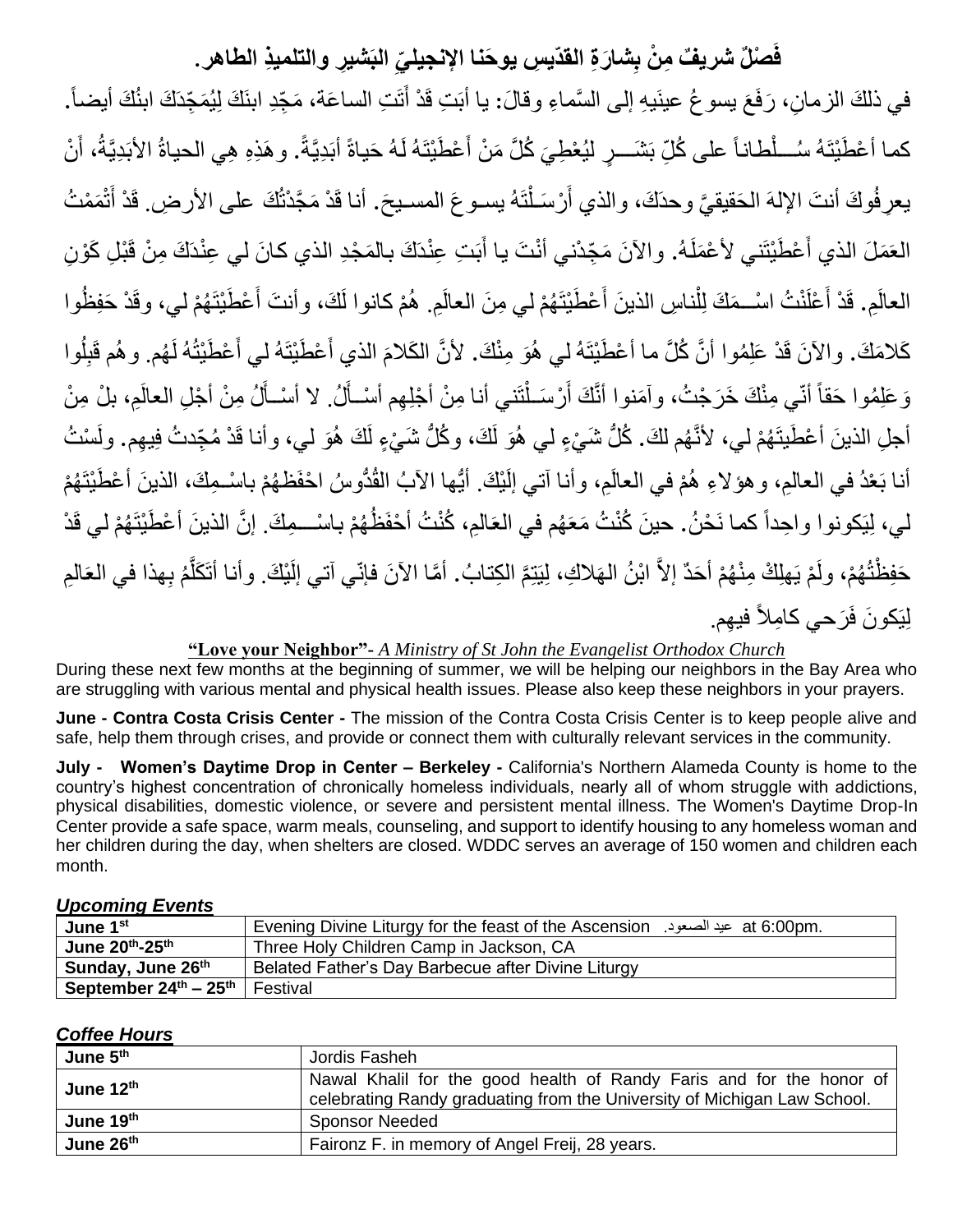#### *Dear Sunday School Parents*,

May 29, 2022 is the **last day of Sunday School!** AND **June 5, 2022 is the Sunday School Graduation!** (No Sunday School).

We will have an Ice Cream Social following graduation! Look forward to seeing you all there!

Thank you!

Paula

| <b>Holy Oblations</b>                     |                                                                                                                                                                           | Candles for the altar table and in front of the                                            |
|-------------------------------------------|---------------------------------------------------------------------------------------------------------------------------------------------------------------------------|--------------------------------------------------------------------------------------------|
| This week, Holy Oblations are offered by: |                                                                                                                                                                           | icons of Christ and the Theotokos offered                                                  |
|                                           | St. John Parish Family for the good health of                                                                                                                             | <u>by:</u>                                                                                 |
|                                           | Noha Schulze, George Messih and Nabil<br>Wahbeh . Many years!<br>St. John Parish Family for all the mothers,<br>grandmothers and godmothers of our parish.<br>Many years! | <sup>†</sup> Ibrahim Fasheh in<br>memory of Hanada<br>Fasheh for one full<br>year. May her |
|                                           | Hala Youakeem and the Youakeem family for the<br>good health of Aida Youakeem. Many years!                                                                                | memory be eternal!                                                                         |
|                                           | St. John Parish Family for the good health of<br>Nadia Frangieh. Many years!                                                                                              | Altar Servers: Nathan Swiess,                                                              |
|                                           | St. John Parish Family for the good health of<br>Fairouz Freij, Rania and Angelina Shuhaiber.<br>Many years!                                                              | Clayton Morgan, Elias Freij, Angelo<br>Freij, Andrew Freij, Mazyn Haddadin                 |
|                                           | St. John Parish Family for the good health of<br>Souhad Halaka. Many years!                                                                                               |                                                                                            |
|                                           | St. John Parish Family in memory of Helen<br>Addes. May her memory be eternal!                                                                                            |                                                                                            |

*St. John Orthodox Church 501 Moraga Way Orinda, CA 94563*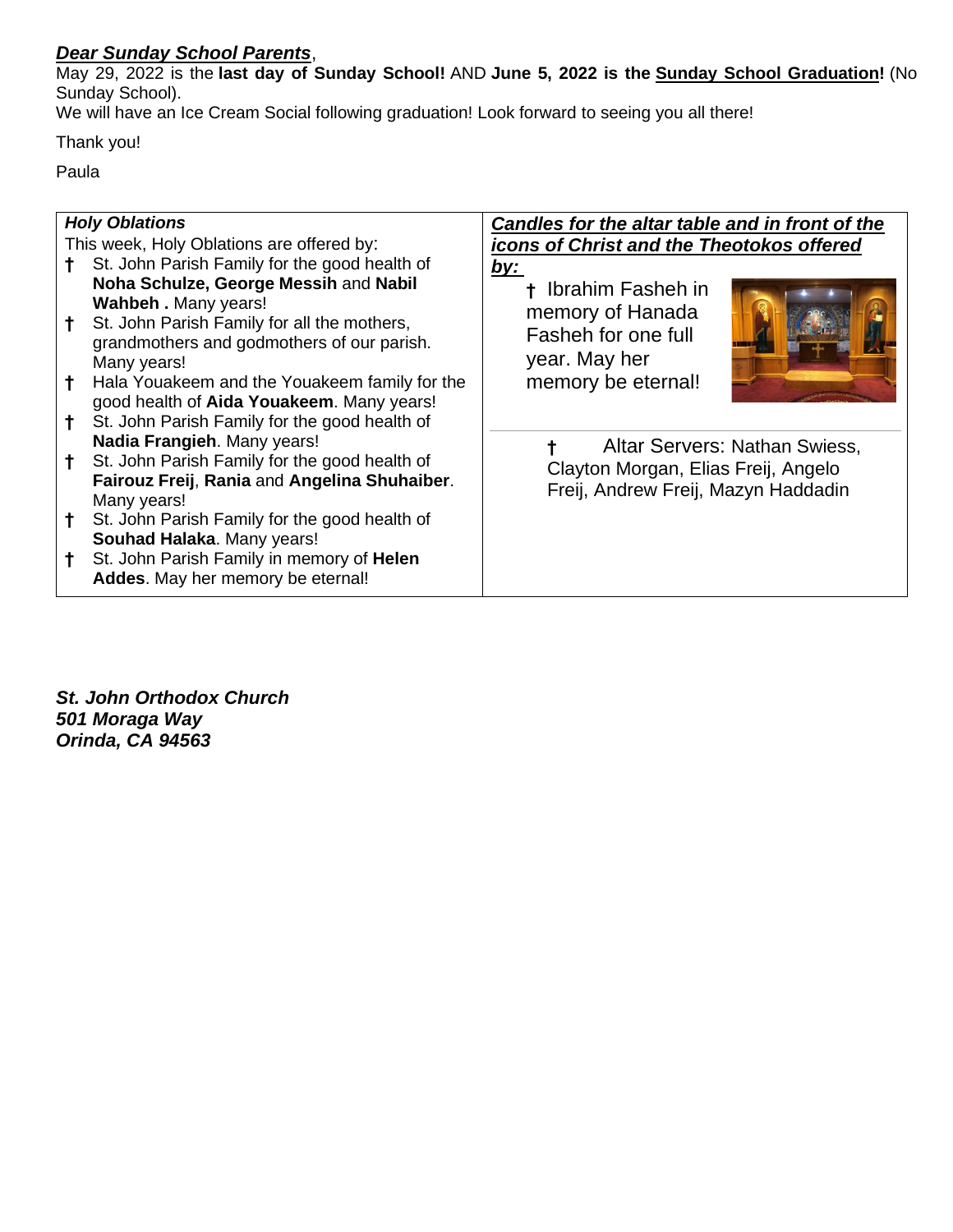## **St. John Orthodox Church Father's Day Picnic**



**After Liturgy** Sunday June 26th, 2022 St. John Church Grounds 501 Moraga Way, Orinda **Children FREE** \$20 Adult

### We will be roasting a LAMB **In Memory of Naim Frangieh**

Plus hamburgers, & hot dogs,

Beer and Wine \$5

**FUN FOR ALL** Backgammon, Tug of War, Games & Prizes

**Generous Donations are always welcome** We will be needing help from our community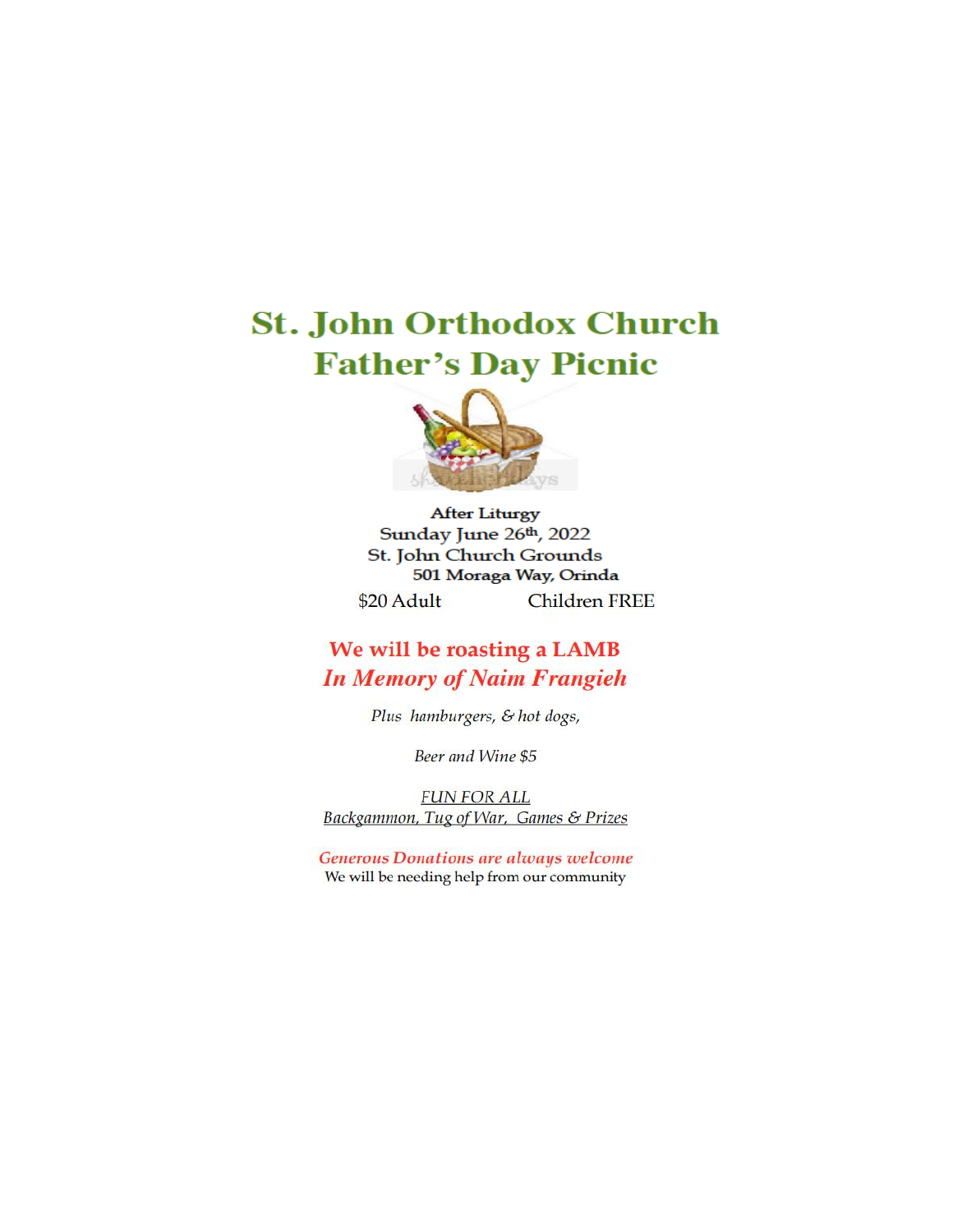## Congratulations Class of 2022!

**Dear parents of graduates,**

**This year, we are honoring our graduates by putting their names and photos in the bulletin. We are very proud of them. We ask the Lord Jesus Christ to be with them in the hext step in their lives.** 

# **Andrew Craner**

is graduating from El Cerrito High School and planning to attend Sacramento State University in the Fall. His major is Early Childhood Development which he hopes to use as an elementary school teacher.



# **Nyree Nassar**

is graduating Kindergarten from Pleasant Hill Adventist Academy and will continue going there. (It's a Kinder through 12<sup>th</sup> grade school.)

# **Randy Khalil,**

son of Faris and Nawal Khalil, graduated with a J.D. from the University of Michigan Law School in May. He will take the California Bar Exam in July and join the firm Morrison & Foerster in San Francisco as a litigation associate this fall.